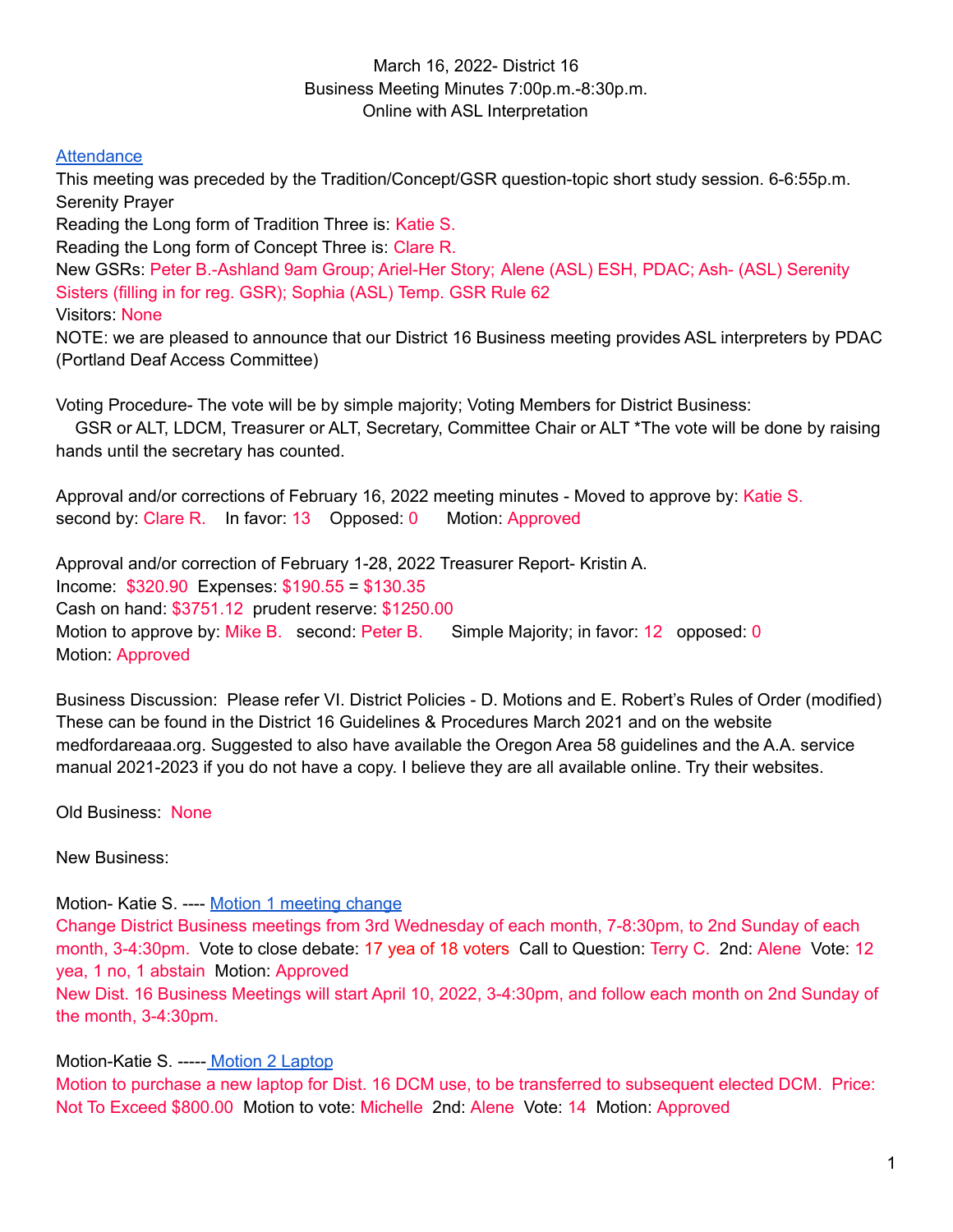## OFFICER REPORTS

Treasurer-Kristin A.- sending funds to PDAC is not part of the 2022 budget but it CAN be if some funds are shifted. Change possible through using a "motion", but how do we get this discussion going? Group Discussion/Debate: Kristen will develop ideas/plans/suggestions for ways to move funds within 2022 budget and then present to group for consideration at April 2022 Business Meeting

- **● This brought us to 8:30pm and we adjourned the meeting**
- **● Terry C called for the adjourn Nick J for the second voice vote approved**
- **● Reports are below**

Secretary- Mike B.

Alternate Treasurer-OPEN DCM- Ken J March 2022 [Report](https://docs.google.com/document/d/1oKdLvdq5al4xFDIHyxuRzFBmpC9dHnA-UHnz7snJ1lA/edit?usp=sharing)

LDCM-A Katie S.- Ashland, Talent, Phoenix **[Reports](https://docs.google.com/document/d/1vaeVSZ4aJhLguwpuHhp58UTFeNi4QbEDFktAjJraNnc/edit?usp=sharing)** 

LDCM-B Matt P.- Medford, MFG, DOTR **Reports** 

LDCM-C OPEN - Jacksonville, Applegate, Ruch- when position filled will include MFG, DOTR Reports

LDCM-D Jane M.- Central Point, White City, Eagle Point, Shady Cove, Butte Falls, Prospect, Gold Hill **Reports** 

ASL GSR Reports

COMMITTEE REPORTS Access- OPEN Archives- Jennifer A. Assembly Host Committee-TBA Correctional Facilities Women/CFW-Lea W. Correctional Facilities Men/CFM-Phil B. Cooperation Treatment Facilities/CTF- Clare R.--Prepared a contact list of men and women's names for the "Bridging the Gap" program for those people interested in AA in district 16. This list is ready for any contact from people out of our area or state. I also prepared a list of names of both men and women who can be contacted by persons leaving treatment facilities. In response to my letter of introduction to the Set Free Mission I received a thank you letter from The Director indicating that he will forward my information to the supportive service department at Rogue Retreat.

Events - OPEN Events SOSM- OPEN Grapevine-Terry C.